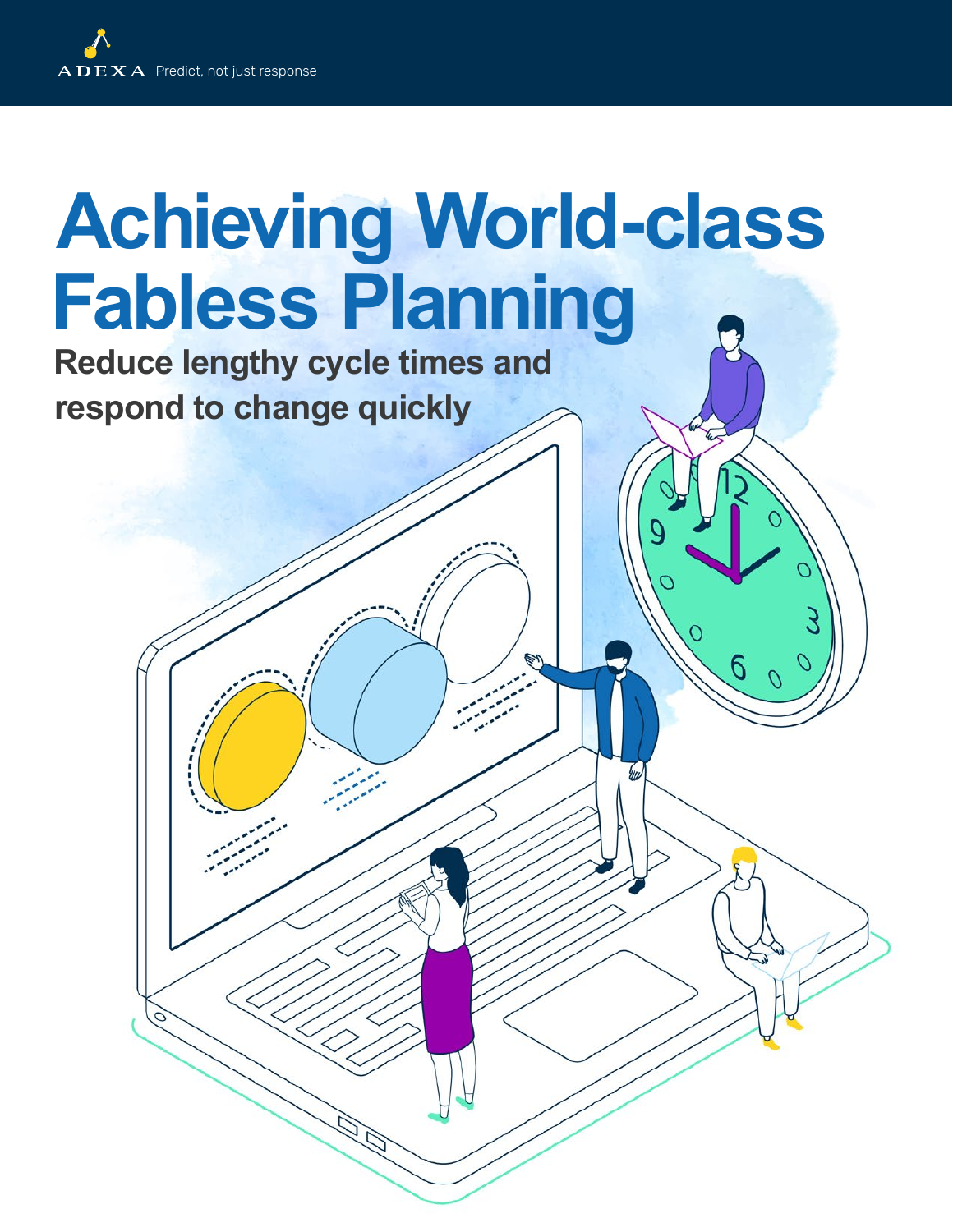The Fabless Semiconductor industry achieves high growth rates and superior return on assets by outsourcing practically all of its manufacturing needs. While not having in house manufacturing frees a company from the burden and expense of having to invest in expensive capital equipment, it brings a new set of challenges in managing the supply chain.

The fabless semiconductor supply chain consists of wafer fabrication sites (foundries), probe, assembly, and test houses that are owned by different external companies.

This arrangement poses a unique challenge in that it is necessary to manage inventory and a customer order across multiple organizations in order to reduce lengthy cycle times and respond to changes quickly.

Complicating the situation is the increased complexity that the Fabless companies are building into their products in order to resist commoditization and offer higher margin products to their customers. Illustrated below is the general relationship between fabless supply chain, subcontractors and customers.

Planning in this kind of environment can be complex and inefficiencies are common because many of the Fabless companies use predominantly manual processes, or spreadsheets integrated to their transactional ERP system that were economical when they were small.

The question that organizations encounter is how to improve their supply chain management capabilities in a way that adds value to their business.

Fabless companies have a basic IT infrastructure in place and are looking to add the capabilities of supply chain planning tools to help them increase profitability.

*The primary reasons cited by the fabless companies for looking to purchase a supply chain planning system is to plan a more profitable product mix, reduce inventory, improve customer service rates, reduce slow moving products and obsolete inventory costs, provide supplier visibility, and increase the productivity of the planning group.* 

Many fabless companies have found that supply chain planning systems offer a great value proposition in these areas. This paper explores the planning needs of the fabless industry and describes how fabless companies can improve their business through superior supply chain planning.

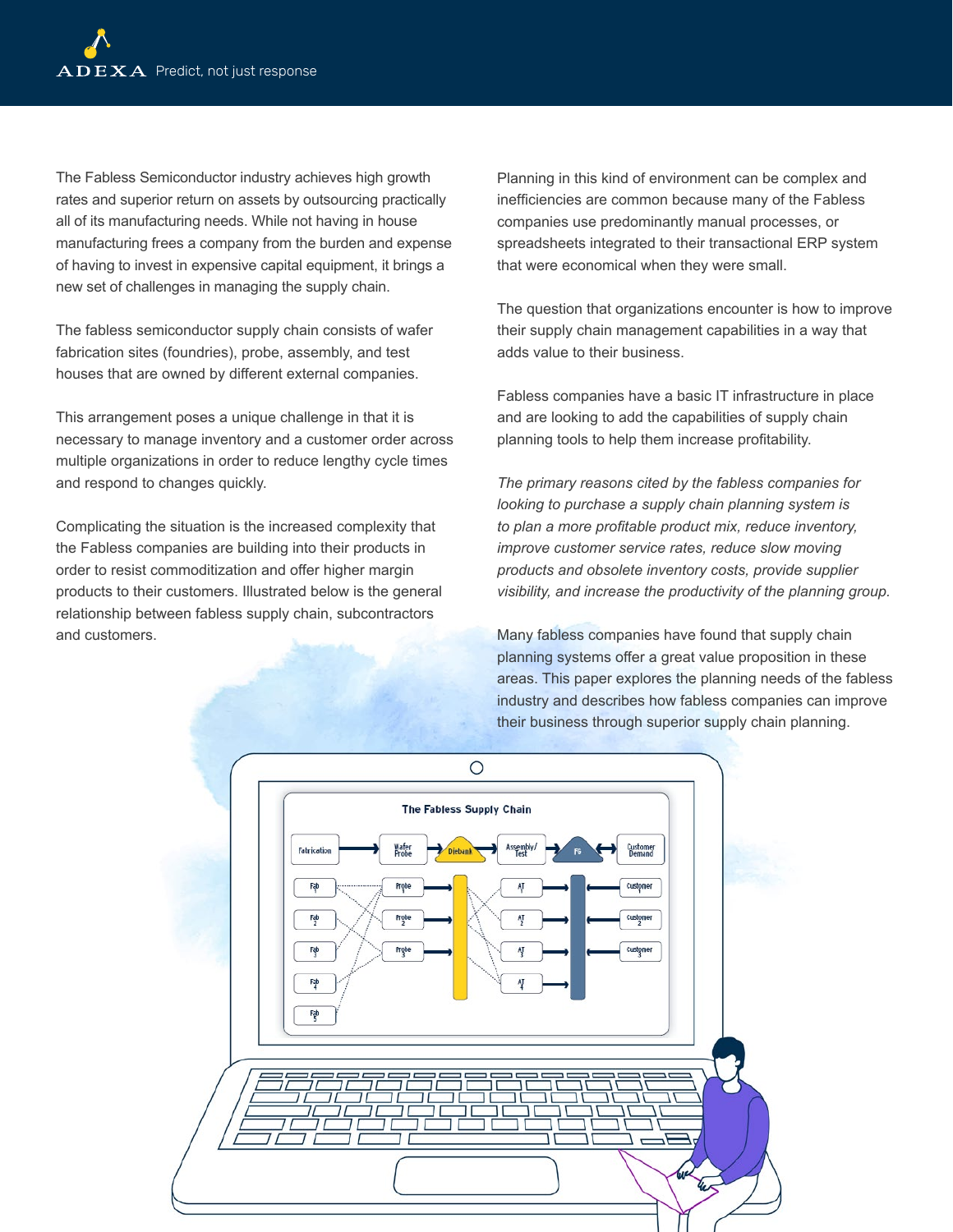# **Supply Chain challenges for fabless**

The barriers for a fabless company to increase revenue, increase customer service, decrease inventory, and lower the direct cost of operations are different from a company that manufactures its own product. Putting in place world class supply chain management processes and systems can have a substantial impact on each of these areas.

Surveys of Fabless companies have found that many of them can realize these benefits if they improve their supply chain management capabilities to overcome the following challenges.

Fabless companies need to keep offering more and more specialized products to avoid commoditization in the market place. Many companies started with a new product technology offered to a niche market. As the larger integrated device manufacturers start to impinge on their unique product offering, the fabless companies need to keep margins high by offering specialized characteristics (attributes) to each customer.

This explosion of product variety can make the supply chain very complex to manage. If a fabless company can put in place an effective strategy to manage product variety and keep the cost of operations from increasing proportionately with the number of products offered, it would be more profitable. Best in class companies are adopting attribute based product management to meet this challenge.

A key performance indicator for all companies is on-time delivery of orders. There are multiple factors which affect on-time delivery performance that fabless companies need to address. One is increasing the accuracy of the demand plan.

The long cycle through the Fabs makes it necessary to rely on forecasts so that the die bank has the right inventory on hand. If this is done correctly the fabless company is in a better position to react when the order is placed. The typical fabless company uses spreadsheets, or a data warehouse to accumulate demand plans.

This makes it difficult to collect all the sources of information and communicate them to various stakeholders in a timely manner. A best-in-class company has an integrated Sales



**Fabless companies need to have the capability to have real time visibility and continuous planning to give precise delivery dates to their customers.**

and Operation planning system in place with its suppliers so that a major planning cycle can be completed on a monthly basis and small changes done daily as required.

A second critical capability for achieving higher customer service is the ability to accurately plan supply through the various stages of the manufacturing process considering material availability, purchase order status, and capacity. Most companies use a combination of ERP systems and spreadsheets for calculations as to how much of each product can be manufactured in each time period.

Once calculated, the requested schedules need to be communicated to the suppliers. In order to close the loop, suppliers need to return a commitment on what they can supply.

This collaboration is typically done with e-mail and spreadsheets, making it slow and ineffective. In order to understand if there will be a problem delivering orders on time, the Fabless companies need to have visibility into the status of the work orders released to the Fabrication and Assembly Test facilities.

The planners should only react if the supply order will be late and the impact on the customer orders is significant.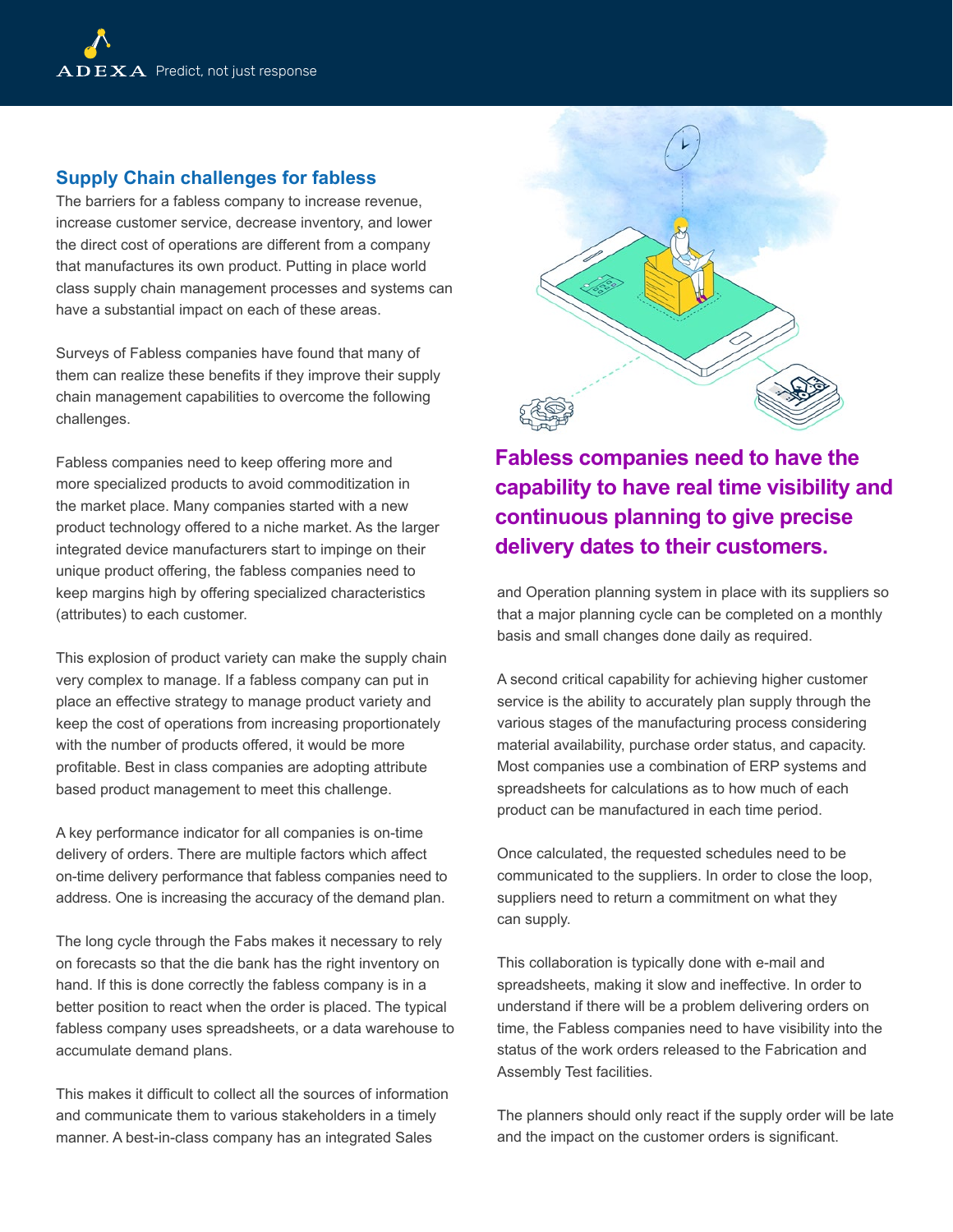A best-in-class company will use a material and capacity constrained planning system that can coordinate the flow of materials across the entire supply chain.

These systems need to be combined with a supply chain visibility system that enables planners and expeditors to know the current status of WIP at the supplier and highlight if something is off schedule.

The outs schedule from the Fabs should be done on a weekly basis and Assembly test schedules should be done daily or even more frequently as orders are received especially for make to order businesses.

To implement a best-in-class process, two or more planning cycles a day should be run enabling orders taken during the day in North America to be processed in Asia while N.A. sleeps and vice versa.

A company that only runs one batch planning process during the N.A. night time, will miss one day of order cycle time in Asia, therefore needing an extra day of inventory and order delivery cycle time. Best-in-class companies also obtain frequent updates from suppliers on the status of open orders.

Another consideration around customer service is how quickly the customer service representative needs to quote the expected delivery date. If a real time quote on expected delivery date is required that is accurate and considers the real-world constraints of the supply chain such as supply allocation, capacity, and material availability, then specialized systems and processes are needed.

The customer service representative will need to be able to consider what inventory is available, what inventory will be available in the future, and has the current or expected inventory been allocated to another customer.

For available-to-promise (ATP), most companies currently use a first come first serve quoting scheme in their ERP system based on some unrealistic pre-defined fixed delivery times.

Fabless companies can control the amount of inventory in their supply chain by attacking two key core competencies. The accuracy of the demand plan will have a big impact in this area since increases in forecast error will increase the amount of inventory required to cover for surprise orders.

A fabless company would be able to decrease inventory if they had a better way to measure error in expected demand, and use this information to help decide how much inventory to deploy at each stage of the supply chain. The typical company uses the planner's best guess in days of cover for various inventory points in the supply chain.

A fabless company or any other company that uses outsourced manufacturing can also put in place planning processes and systems to reduce the cost of purchased materials and capacity. Manufacturers that outsource typically have more than one sourcing alternative for manufacturing products.

Some customers may require that the product be made in a particular fabrication facility or tested in a specific test house, while other customers will allow alternatives. The fabless company must manage the current order book and the load that it puts on the vendors.

By considering both orders and forecasted demands against available WIP inventory in the supply chain, customer preferences for sourcing, available capacity from subcontractors, cost of materials, and purchased capacity, a fabless semi company can reduce obsolete inventory.

Many companies try to use spreadsheets and MRP systems to handle this task. World-class companies use planning systems with the capability to perform offline planning scenarios in order to come up with the best plan.

## **Achieving a world-class planning environment**

Putting in place world class supply chain planning processes and systems will allow a Fabless company to increase its top-line sales numbers and increase margins with reductions in inventory, and costs of operations.

The business processes that are critical to address are Sales and Operations Planning, Demand Planning, Operations Planning, Inventory Planning, Master Production Scheduling, and real time Available to Promise.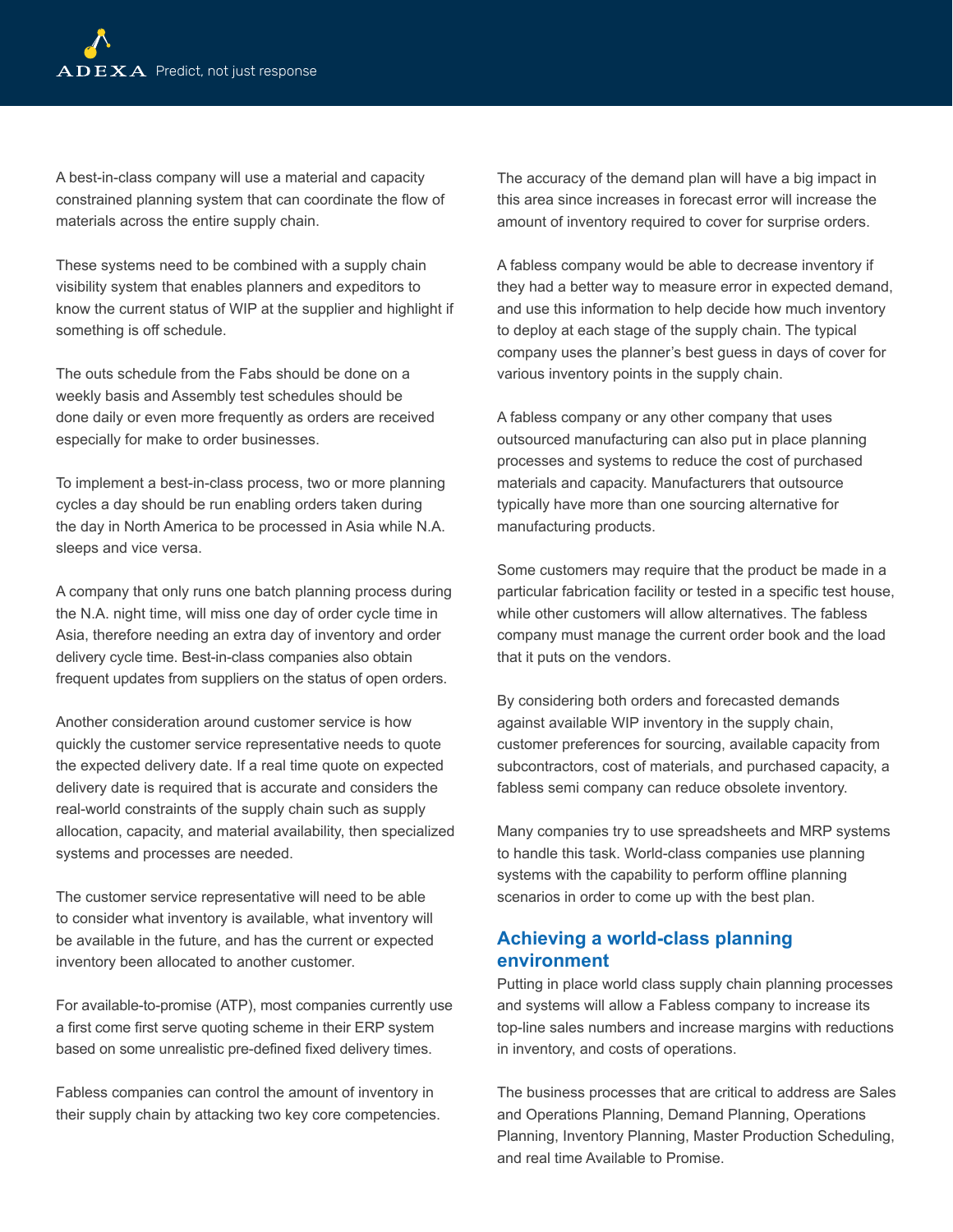Those companies that want to be able to increase profits by offering more variety in their product line and a more tailored customer experience should consider a move toward *attribute based planning*.

The following sections talk about how Fabless companies can benefit from attribute based planning, and can get to world-class status in each of the supply chain business processes mentioned above.

#### **Attribute based planning**

*Attributes* have traditionally been used as a way to manage the supply chains of companies that sell products that have complex engineering specifications.

Examples of these are electrical properties on high tech components, ranges, grades, and qualifications. Fabless companies are realizing that Attribute Based Product Management should be applied to the products they sell.

This enables them to charge premium pricing for products that were previously threatened by commoditization, but are now engineered with specific qualities for individual customers.

In addition to engineering specifications, fabless companies are using attributes for grading inventory and qualification of manufacturing locations.

#### **Product ranges and grades**

Attributes can be associated to one or multiple lots of generic products with either a range or grades at any point in the manufacturing process.

This functionality is used by organizations to match supply and demand according to specific customer requirements and account for their fluctuations in production efficiencies.

#### **Qualification matrix**

The Qualification Matrix is used to define product revisions and subcon locations that have been qualified or accepted by each customer.

As demands are placed into the model, the planning tool will only peg to the accepted product and location defined in the Qualification Matrix for each customer.

This is also applicable to processes variances within a manufacturing stage per customer - if Customer "A" requires that System Level Test be conducted before shipment and Customer "B" does not, then attribute association will match and inventory will be planned, accordingly.

# **Sales and Operations Planning**

#### **Demand Planning**

As a Fabless company grows, it becomes more critical for it to be able to develop and update a dynamic consensus Demand Plan that takes into account the views of the many groups responsible for shaping demand.

This includes the sales people that are talking with the customers, the demand planners responsible for passing the demand statement to the operations team, marketing for long range demand plans and new product introductions, and even the customers themselves.

A world-class demand planning process is characterized by the following capabilities:

- An environment that provides the capability for all participants to enter, view, modify and analyze data in a secure environment so that a consensus view of demand can be decided
- The system should provide the ability to manage the business process using workflow and exception management
- The ability to calculate statistical forecasts for lower value products
- The ability to visualize constrained supply data from the operations group with the demand plan to be able to see how much of the forecast can be delivered
- The ability to calculate expected revenue using average sales price
- Utilizing attributes to segment the product line based on key characteristics

The following product snapshot, from Adexa's Collaborative Demand Planner, shows all the essential elements of a consensus demand plan. It contains input from the various stakeholders and a methodology to manipulate the various sources of input into a consensus plan.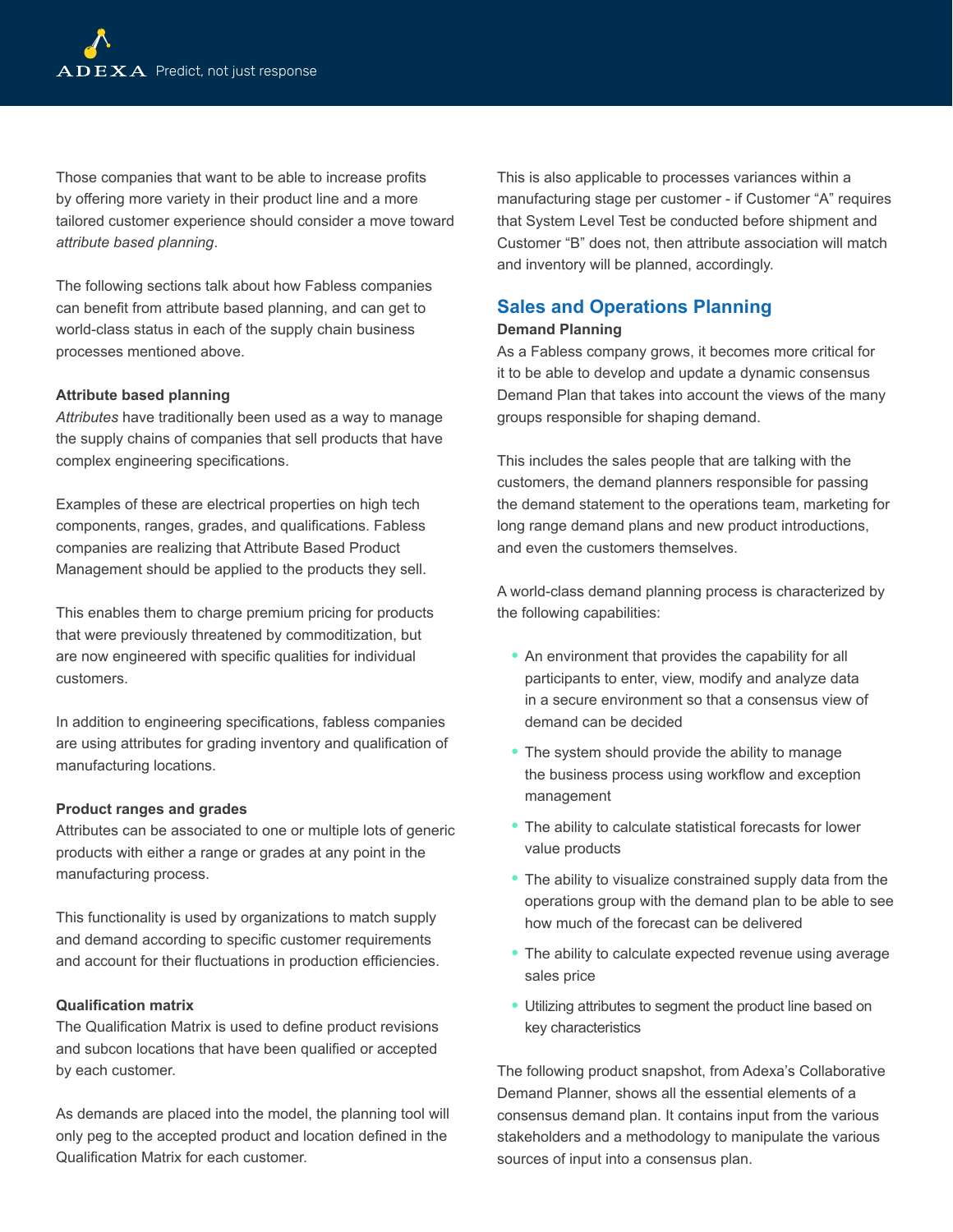

#### **Inventory Planning**

Inventory Planning in a Fabless company needs to be coordinated across a virtual supply chain. Depending on the needs of each company there are varying degrees of complexity that a company can use for planning inventory. The strategy for inventory planning should also include a core set of key performance indicators (KPI's).

Best in class companies have the following characteristics for inventory planning:

- Key performance indicators are set up for both Demand variability and supply variability and measured on a regular basis. The data that is used to measure performance is coordinated with lead times for procuring products and materials
- Basic inventory levels are set at both the end item after test for make to stock products and at the die bank with consideration for lead times through assembly and test
- Measures of variability in the KPI's use aggregation to pool for commonality in sub-components in the die bank
- Consideration is given to the ability to move product between locations when considering finished part inventories

#### **Operations Planning**

Operations Planning in the Fabless environment should be part of a closed loop Sales and Operations Planning (S&OP) process. It should coordinate the demand plan with the

operations plan, and provide financial metrics for meeting the demand plan.

When combined with the demand plan, it should provide confirmation whether the company is on track to meet the yearly financial goals. The Operations planning process should have the following capabilities:

- Ability to consider multiple alternatives for supply considering constraints for materials and capacity as required
- Utilize incremental costs to consider financial impact of the supply alternatives. Be able to cost out the incremental unit of supply based on constrained alternatives
- Be able to consider the revenue of products in order to be able to maximize profit when deciding which demands to meet if supply is constrained
- Have the ability to collaborate with suppliers to communicate required units and capacity to meet the supply plan. Be able to take a reply from a vendor and run what if scenarios to see the impact of the demand plan

The combination of Demand Planning, Inventory Planning, and Operations Planning in a single environment enables a Fabless company to put in place a world class Sales and Operations Planning process. The following product snapshot shows how the S&OP plan brings together the entire supply chain with a view of the financial impact.

### **Order Planning**

The combination of Master Production Scheduling and Available to Promise provides a company with the ability to ensure that orders are quoted in a timely manner and delivered on time. Success in this area increases customer satisfaction and has a direct impact on sales and cost of goods sold.

#### **Master production scheduling**

For the Fabless company Master Production scheduling has two major processes. The first process, which typically runs on a weekly basis, serves to establish the starts and outs required for the wafer fabs. It also sets a forecast of expected product volume for the Assembly and Test facilities.